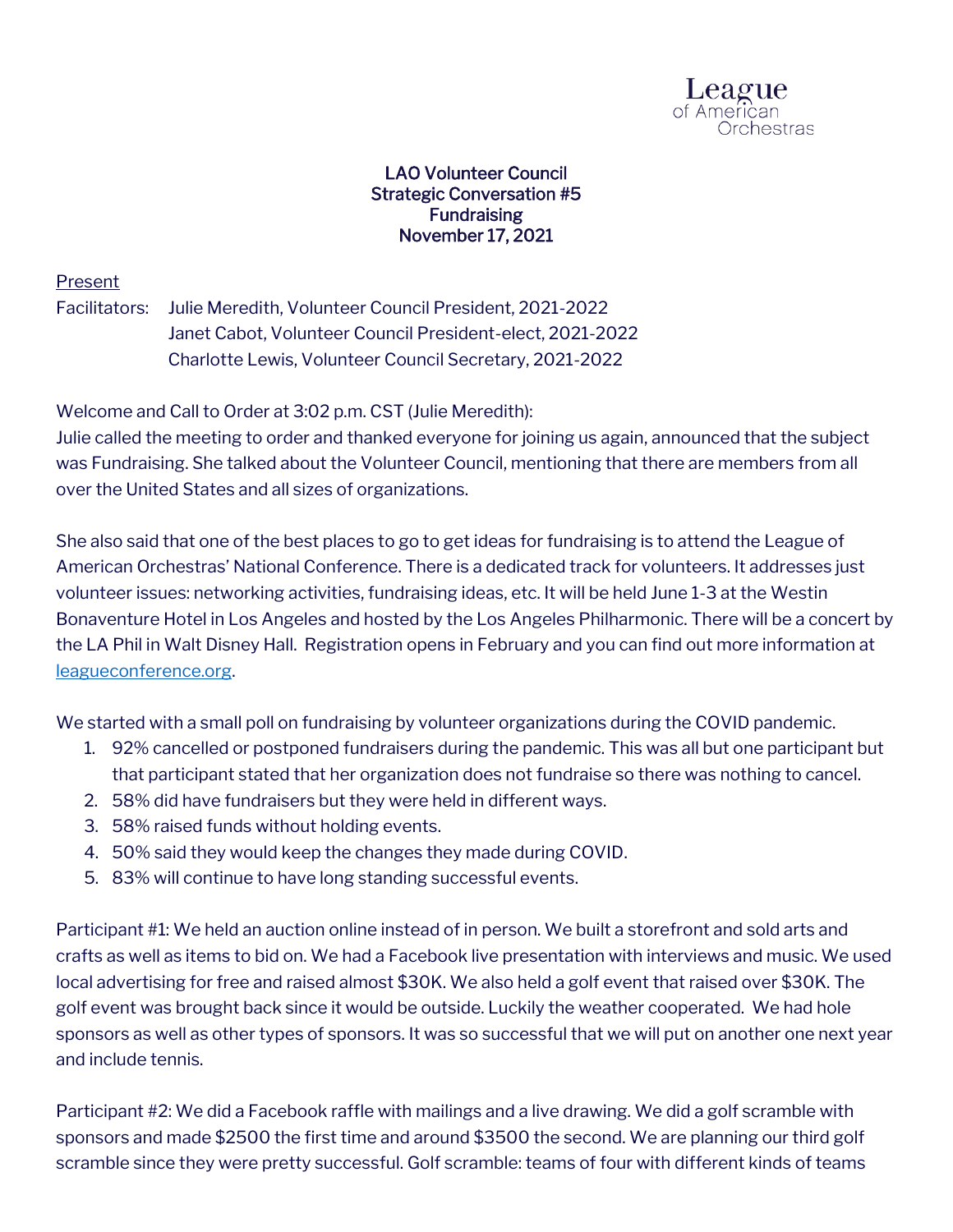with different price levels: men, women, men and women. You can purchase mulligans at the beginning, nine holes with prizes for best score, best putt, etc. There was a dinner and non-golfers could purchase dinner only tickets that are higher than if you golf as well. This was to get non-golfers involved. Orchestra musicians played. We might use young artist winners this year if it is more of a family event.

Facilitator #1: Rather than have a gala, one organization simply solicited donations with a "non-event" event. They had a series of mailers that said things like "two weeks to not have to find a dress to wear", etc. They did a countdown to the event and raised a decent amount of money for this.

Participant #3: We used to have various support groups do one large fundraiser taking over a mansion with boutiques, etc. This went on for several days. Now we take opening night as a fundraiser asking members to either buy opening night tickets or donate that equivalent. We had 100% participation and raised more money for a lot less work.

Participant #4: What platform did you use for your Facebook storefront and auction?

Participant #1: You have to build the storefront on the website you use. It looked like you were shopping with items and inventory. It was done through Club Express. What was posted on Facebook was the live presentation. The symphony staff helped us with the live and filmed presentations. It went on for about 4 or 5 hours.

Facilitator #3: Our organization holds what is sort of a non-event. Our orchestra holds a park concert each spring. We walk around asking the audience to put donations into yellow buckets. What is very beneficial is having stickers to put on people who donate. The kids loved these and you don't ask people twice once you see a sticker.

Facilitator #1: Are there any COVID changes that you made and will do again?

Participant #1: We are going to do our golf event again and include tennis this time. We may do the online auction again. We have to do something because we may not be able to have our designer house yet.

Participant #2: We will do our golf event again and hope to have additional family-oriented events in it to make it a little different. We may use an online software program to do an auction and raffle in the spring. We used it for Whiskey at the Warehouse. We use a building that is like a warehouse where you bring in what you need. We have entertainment, silent auction, raffle, and sell sponsorships. Pre-COVID we always sold out. Some items are whiskey related and one item has the maestro cooking your dinner.

Participant #5: We have five different committees that each have their fundraising events and one or two events that have all volunteers working together. We were planning our musician appreciation luncheon where members pay and have musicians join them. This was in the planning stage when we had to shut down so we asked people to donate the \$65 cost of the luncheon since we couldn't have it live. One member made music facemasks and if you donated at least \$50 you received a facemask. Another committee went virtual with their lecture luncheon and had a guest speaker and musician. This was done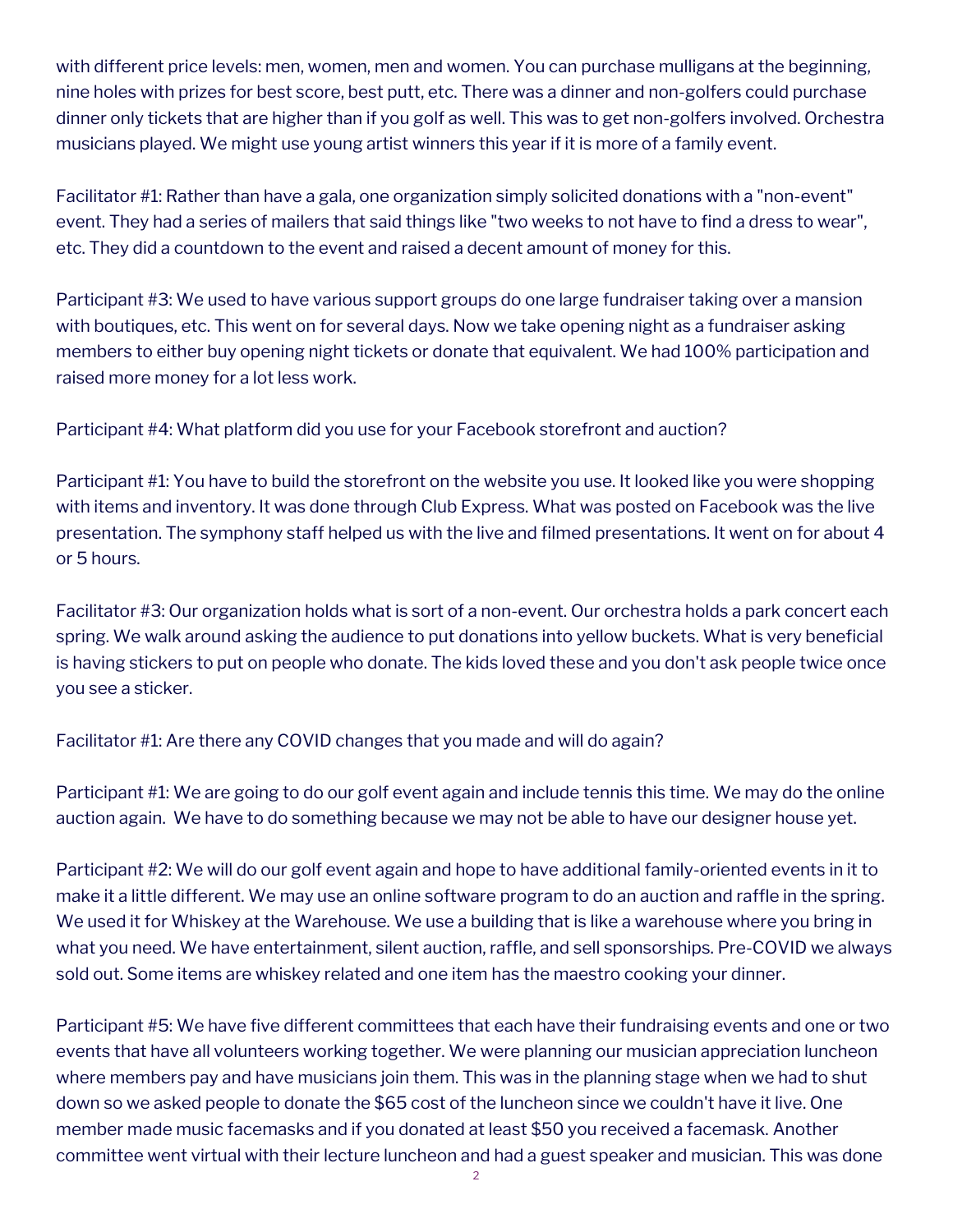with orchestra digital stage performances. We actually raised more money than the luncheons normally make since we didn't have to pay for the food. They will probably do it again this spring but will not continue in the future as the in-person aspect is definitely missed.

Facilitator #1: Some people are music groupies and we tried to capitalize on that. We bid out skiing with the principal violist, a salon concert with the asst. concertmaster and pianist at a home, dinner GC for dinner with the concertmaster and his violinist wife. The hardest part was setting up the dates after the auction occurred because the musicians didn't want their personal numbers given out. It was more work than the event.

Some groups have long standing events and others re-invent every year. What works for your organizations?

Facilitator #2: We have an event that is in its 27th year and held at a golf club on the shore of a lake so the location is lovely. It is three events in one: golf tournament, afternoon cocktail reception on the lawn with an orchestra concert followed by a dinner. It is a fun event with people selling raffle tickets. It is festive and has been very successful. Some years we auction the ability to conduct one piece at the next year's event. We can have up to 400 guests. We make anywhere from \$35-55K from sponsors, raffle tickets, and tickets sold. Next year we will have an honorary golf chair from the local university. This is the retired band director from the marching band. He retired after 50 years and is legendary so is a huge draw. Each year we try to add something to make it special.

Facilitator #3: We have two things that are about 60 years old. One is a book fair: volunteers collect books all year and have a three-day sale in June. The other is a resale shop selling high end gently used items - a women's boutique. Both have very dedicated volunteers. The book warehouse is open two days a week for sorting and pricing. The sale is held on a three-day weekend at the beginning of June. The dress shop is open from 11 a.m. - 5 p.m. Tuesday through Saturday. It has some paid employees as well as volunteers. The book fair usually donates \$45-50K and the dress shop closer to \$75K annually toward our pledge to the orchestra.

Participant #1: Our biggest event is a designer house held every other year with a tent on site. It usually brings in over \$100K. We've done at least 25 houses. This is a huge project. The people cannot be in the house for three months. Designers submit designs on the room and spend their money to decorate it. We do the advertising, hosting, and ticket sales. We have special events and a boutique. You can have lunch on site. Businesses will rent the tent there and cater parties that include a tour of the house. The designers have 30 days to decorate, it is open for 30 days, and then 30 days to put back to the way the owner wants it. It takes around 9-10 months of planning and work. It takes a lot of volunteers. Many of the volunteers won't join our organization.

- 1. find an unoccupied house if possible
- 2. take over the house for 3 months
- 3. use high end designers who present designs
- 4. the committee chooses the designs they want
- 5. designers pay for all furnishings they use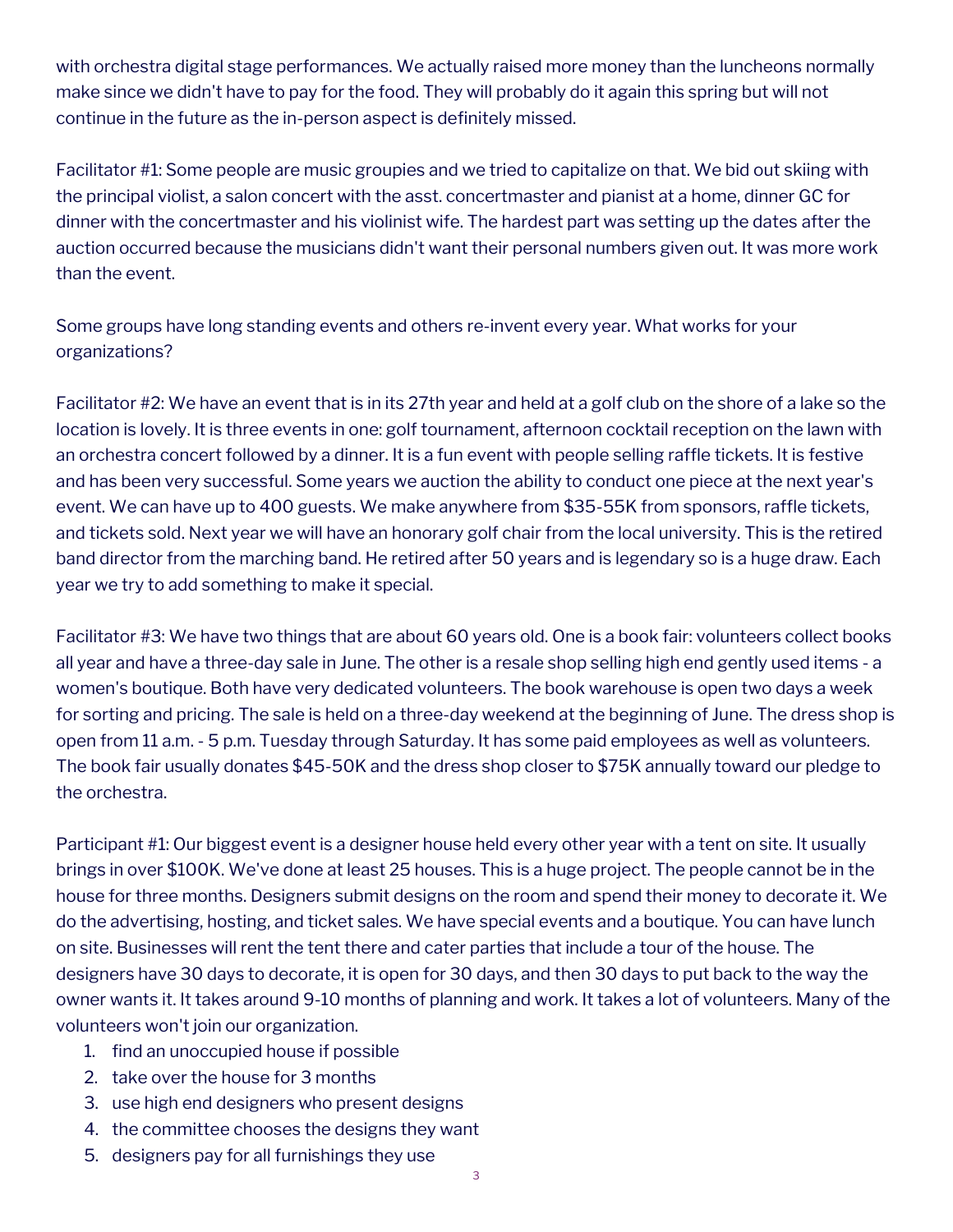- 6. the house is open for 30 days
- 7. special events can be held by renting the house
- 8. it takes 9-10 months of planning
- 9. many of the volunteers do not join the organization
- 10. designers can sell what they put into the house
- 11. designers have 30 days to do the room and 30 days to put it back if owners do not like a paint color it is put back to off white
- 12. designers get a lot of business by showcasing their work

The designers are very busy now so we may not be able to do one this year.

## Comments:

- Some have done tours of homes with high end kitchens so there was less work.
- One city used to do one with a newly constructed house.
- Some will probably not do one this year because materials are not available, and designers are fully booked with business.

What about something that is quick and easy or one and done?

- Our symphony was remodeling one year, and we sold the furniture being replaced: meeting tables, TVs, lawn chairs, etc. We took advantage of a onetime opportunity.
- We have a series of four Sundays held in homes. Light refreshments with music by orchestra musicians. The cost is \$40 each.
- We do something similar. We try to have six a year but this year we hope to have four. We pay our musicians, but many orchestras can have the musicians do this without having to pay them.

Julie shared the League's website [\(americanorchestras.org\)](https://americanorchestras.org/) and pointed out that the Volunteer Council link is under the Connect tab. Every year at Conference we highlight the best projects and programs that organizations do. There are handouts which are on the website. You can click on them and have a two page .pdf of the projects. They tell you who the contact person is for the project. We're presently working on getting this into one large .pdf so you don't have to search as much. This is a great resource.

Don't underestimate the power of Google searching and Pinterest under non-profit fundraising. You must know your audience and community so you can leverage the assets in your orchestra. Musicians are usually willing to help.

Facilitator #2: Don't underestimate the power of connections people want to have with the musicians by meeting them in person.

Knowing the musicians carries over to enjoyment at the concerts.

The minutes will be published on the League website.